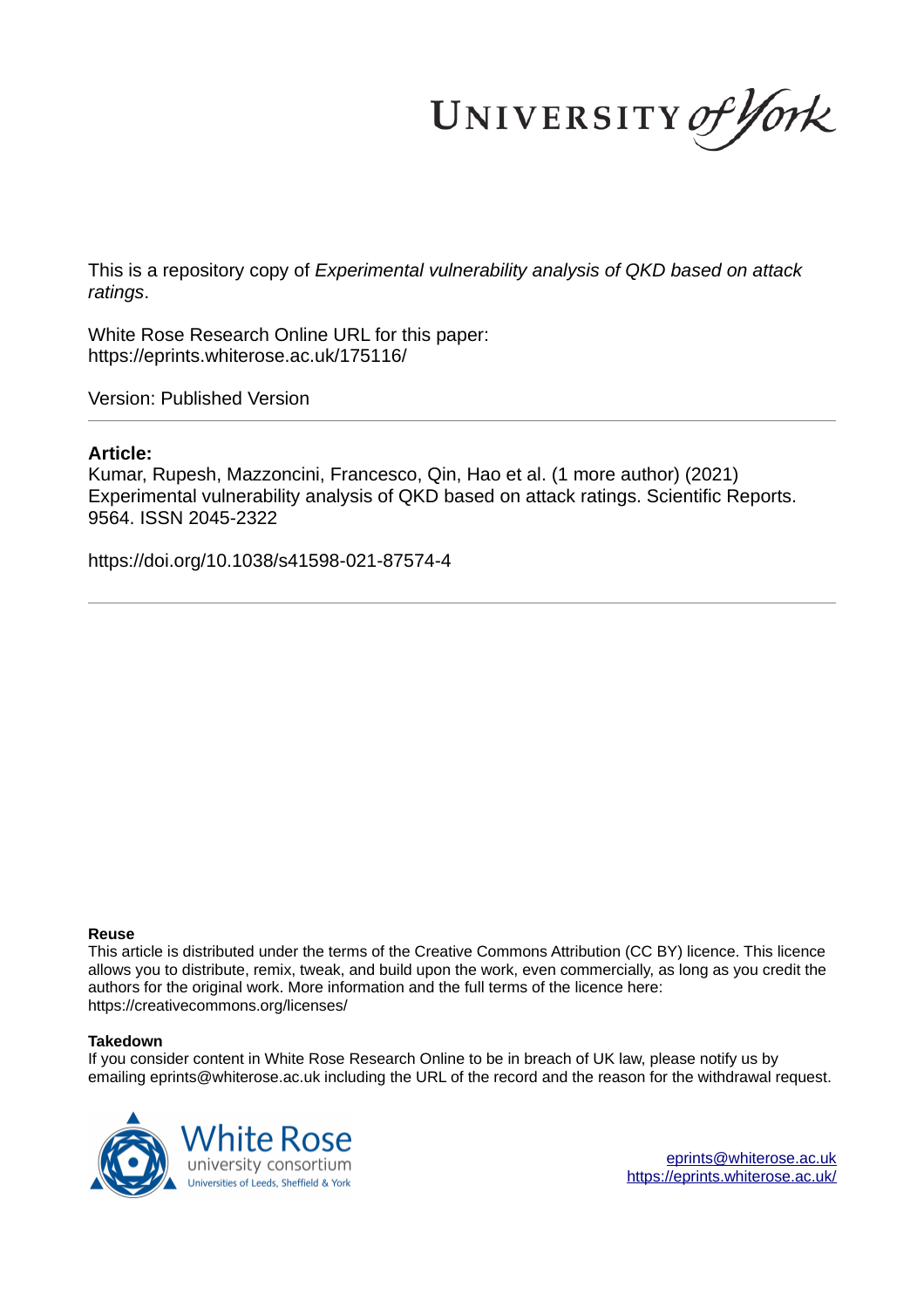# scientific reports

Check for updates

## **Experimental vulnerability analysis OPEN of QKD based on attack ratings**

**Rupesh Kumar<sup>1</sup> , Francesco Mazzoncini<sup>2</sup> , Hao Qin<sup>3</sup> & Romain Alléaume<sup>2</sup>**\*

**Inspired by the methodology used for classical cryptographic hardware, we consider the use of attack ratings in the context of QKD security evaluation. To illustrate the relevance of this approach, we conduct an experimental vulnerability assessment of CV-QKD against saturation attacks, for two different attack strategies. The first strategy relies on inducing detector saturation by performing a large coherent displacement. This strategy is experimentally challenging and therefore translates into a high attack rating. We also propose and experimentally demonstrate a second attack strategy that simply consists in saturating the detector with an external laser. The low rating we obtain indicates that this attack constitutes a primary threat for practical CV-QKD systems. These results highlight the benefits of combining theoretical security considerations with vulnerability analysis based on attack ratings, in order to guide the design and engineering of practical QKD systems towards the highest possible security standards.**

Quantum Key Distribution (QKD) is a beautiful idea $^{1,2}$  $^{1,2}$  $^{1,2}$  $^{1,2}$ , that allows two legitimate users, the sender Alice and the receiver Bob, to establish a secret key with information-theoretic security (ITS) even against a quantum attacker, Eve.

QKD systems with increasing performances and reliability have been engineered over the past 25 years $^{3-5}$  $^{3-5}$  $^{3-5}$ . This has placed QKD among the quantum technologies with the highest maturity level. It has also paved the way for large-scale deployments and for the effective demonstration of QKD in relevant real-world application contexts, requiring the ability to provide long-term security for data at flight or at rest<sup>[6](#page-11-4)</sup>, such as private clouds or critical infrastructures for government, defense or health data management<sup>[7](#page-11-5)</sup>. A necessary condition for the industrial take-off of QKD will, however, reside not only in the ability to engineer cost-effective QKD systems, but also in the capacity to provide solid guarantees regarding their security.

Theoretical security proofs<sup>[8](#page-11-6)-10</sup> constitute a strong conceptual framework to capture the security properties of QKD protocols, based on a model. QKD implementations may, however, not fully comply with the model used in the security proof, leading to security vulnerabilities and the possibility to launch side-channel attacks<sup>[5](#page-11-3)</sup>. Optimizing the real-world security of a QKD system hence requires to consider not only the theoretical security of the QKD protocol, but also the practical security related to its implementation. As a matter of fact, engineering constraints may impose stringent limits to the security level that a QKD system can reach. Such constraints can indeed lead to significant deviations between the theoretical security level that could be expected with an idealized implementation and the security level that can be reached in practice by the real QKD system.

As system design and security evaluation are in practice almost always limited by resources, attacks that are easier to implement should be prioritized, as they represent the greatest threats. For instance, some attacks on QKD can be realized with a relatively simple procedure and inexpensive hardware, such as detector blinding attack<sup>[11](#page-11-8)</sup> that has even been demonstrated on a live QKD connection<sup>[12](#page-11-9)</sup>. Some other attacks, on the other hand, such as the photon number splitting attack<sup>[13](#page-11-10)</sup> and more generally collective and coherent attacks on QKD<sup>[8](#page-11-6)</sup>, have played a fundamental role in our understanding of QKD theory. Yet, their implementation requires the ability to store and retrieve single photons from a quantum memory, potentially over ms or larger timescales, which is currently out of reach, given the limitations of existing quantum memory technology<sup>[14](#page-11-11)</sup>. Hence, to guarantee a very high security level for QKD, forward-looking methods and standards in quantum cryptography implementation security shall be adopted, following a methodology similar to the one used to certify the security of classical crypto-systems<sup>[15](#page-11-12)</sup>, called Common Criteria.

The Common Criteria methodology that we introduce is applicable both for discrete-variable DV-QKD and continuous-variable (CV)-QKD, and also in principle to any practical quantum cryptographic system, provided it has reached a sufficient maturity level (necessary to make testing and vulnerability analysis meaningful).

<sup>1</sup>Quantum Communications Hub, Department of Physics, University of York, Heslington YO10 5DD, UK. <sup>2</sup>Télécom Paris-LTCI, Institut Polytechnique de Paris, 19 Place Marquerite Perey, 91120 Palaiseau, France. <sup>3</sup>CAS Quantum Network Co., Ltd, No. 99 Xiupu Rd, Pudong New District, Shanghai 201315, China. <sup>[2]</sup>email: romain.alleaume@ telecom-paris.fr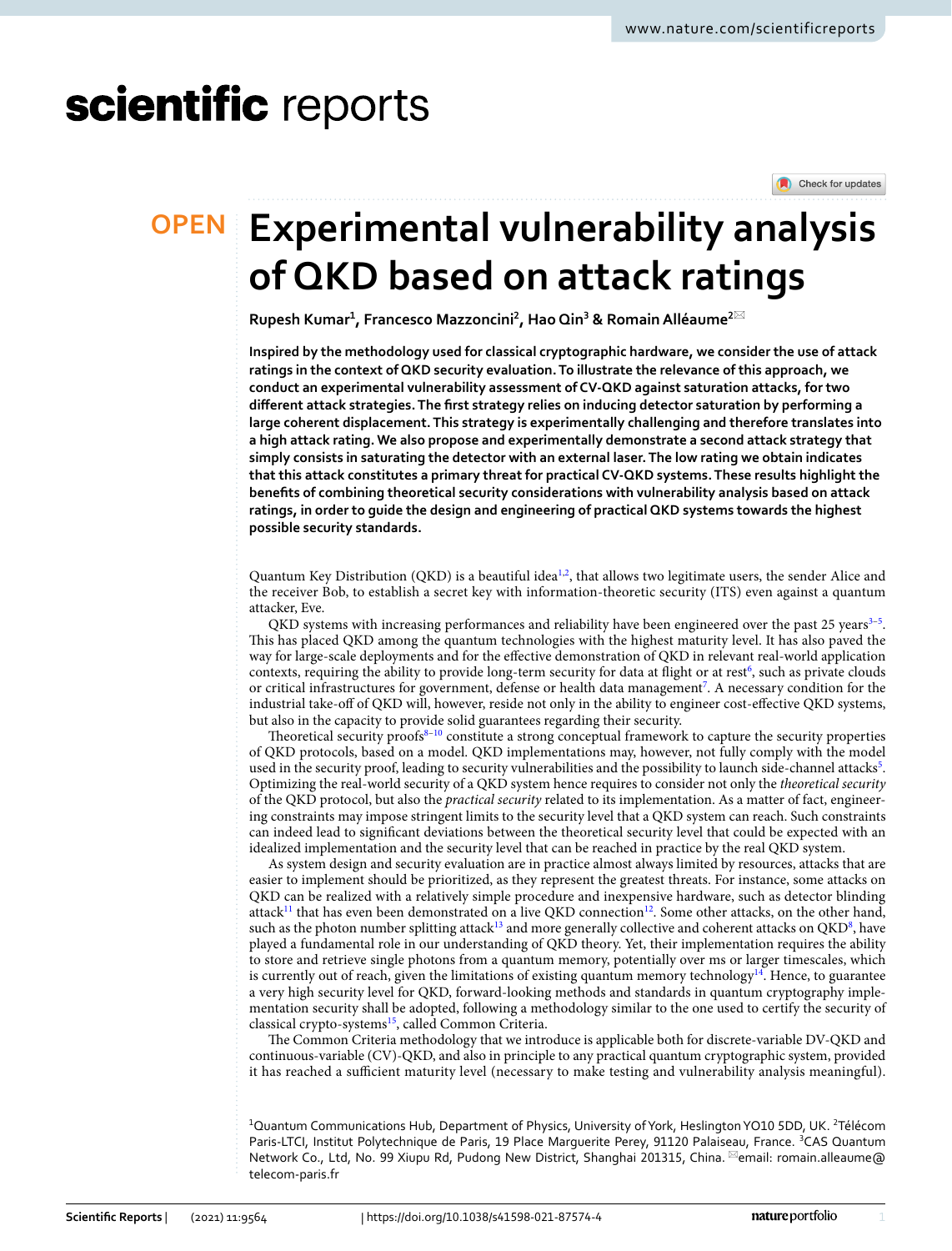| Rating      | AP range    |
|-------------|-------------|
| Basic       | $0 - 10$    |
| Moderate    | $11 - 15$   |
| High        | $16 - 19$   |
| Beyond high | $20-\infty$ |

<span id="page-2-0"></span>**Table 1.** Semi-qualitative scale for attack rating. This scaling is adapted with respect to the Common Evaluation Methodology<sup>[25](#page-11-20)</sup>, taking into account the fact that we consider 4 out 5 factors in our analysis. For a more detailed discussion on the attack rating factors see Methods.

Moreover, we demonstrate in this article the practical relevance of this methodology by conducting vulnerability analysis on an experimental CV-QKD system.

In CV-QKD<sup>[16](#page-11-13)[,17](#page-11-14)</sup> a few attacks have been proposed to exploit the security loopholes<sup>[18–](#page-11-15)[21](#page-11-16)</sup>, however most of them have been demonstrated off-line. Demonstrating an active attack on a live CV-QKD system is challenging. It requires to overcome several difficulties such as the technical complexity of the attack strategy itself, or of the optical phase recovery. In this work, we demonstrate an active attack on a live CV-QKD system running the Gaussian modulated coherent state (GMCS) protocol<sup>[16](#page-11-13)</sup>. Exploiting the non-linear response of the homodyne detector near its detection limit, an eavesdropper, Eve, can launch an attack called Saturation Attack $^{22,23}$  $^{22,23}$  $^{22,23}$  $^{22,23}$ .

We have considered two practical methods to mount the saturation attack in CV-QKD. The first and most challenging one is the coherent attack strategy<sup>[22](#page-11-17)</sup>, where Eve resends coherent displaced signal<sup>[24](#page-11-19)</sup> to induce the detector saturation. Our second attack strategy consists in the incoherent saturation attack<sup>[23](#page-11-18)</sup>, where we shine an independent laser towards Bob's coherent receiver. The implementation of this attack is considerably simpler and it constitutes a dangerous threat to practical CV-QKD systems. Inspired by the Common Criteria Common Evaluation Methodology v3.1(CEM)<sup>[25](#page-11-20)</sup>, we introduce a metric called Attack Potential to QKD, and we evaluate the two aforementioned saturation attack strategies against this metric.

Although the Attack Potential approach to a practical security evaluation is not new in the world of IT security, its introduction in the context of QKD brings fresh perspectives. It has the ability to strengthen the security rationale associated with QKD system design and to accelerate the evolution towards a QKD industry capable of manufacturing QKD devices with high security assurance.

**Results Attack rating.** One crucial part of the complex methodology for this security evaluation is the process of identifying, classifying and prioritizing threats associated to vulnerabilities in QKD systems. A comprehensive methodology offers general guidance and a metrics to rate the possible attacks against the assets. It also considers both the likelihood that a threat agent may successfully perform the attack and the magnitude of the impact that this attack has on the assets. In our rating procedure we shall focus on the likelihood of an attack, evaluating the total effort required to successfully mount the attack, called the Attack Potential: the higher the Attack Potential, the lower the chances of the attack being performed are. To determine the Attack Potential we consider different factors (such as the type of equipment required); for each of them we assign a numerical value, the sum of them is the actual Attack Potential. In Table [1](#page-2-0) we define the semi-qualitative correspondance between rating and attack difficulty. Attack paths with an Attack Potential (AP) between 0 and 10 are for example rated as Basic. Such attacks can be implemented with little effort and therefore constitute very serious threats. On the other hand, attacks with an extremely high Attack Potential, rated here Beyond High, are extremely difficult to implement and therefore constitute less pressing threats. (Our rating scale is slightly different from the usual rating scale (Table 4 of the CEM<sup>[25](#page-11-20)</sup>). The main reason for that is that we had to reshape the boundary values with a factor  $4/5$ , since in our attack potential evaluation we do not consider elapsed time as a factor (see Methods). We have also simplified the table a little, by merging basic and enhanced-basic).

**The saturation attack.** Saturation attack on CV-QKD consists in biasing the excess noise estimation by actively inducing the saturation of the homodyne detectors. This attack can be powerful<sup>[22](#page-11-17)</sup>: it can be combined with simple attack strategies by Eve (such as the intercept-resend attack<sup>[26](#page-11-21)</sup>) and lead to a full security breach.

In a CV-QKD system that implements the GMCS protocol, Alice prepares coherent states of quadratures  ${X_A, P_A}$ , modulates each quadrature according to a Gaussian distribution of variance  $V_A$  and centered on zero, and sends the modulated coherent state to Bob through the quantum channel. Bob randomly measures one of the quadratures using a balanced homodyne detector. This results in quadrature measurements  $X_B$  and  $P_B$ , with variance  $V_B$ . By correlating sent and measured quadrature values on a fraction of their data, the users estimate channel transmittance  $T$  and then the excess noise  $\xi$ . If these values are within the limit for validating the security of the key, they proceed to key distillation on rest of the data, if not the QKD protocol aborts.

The balanced homodyne detector is a crucial part of a CV-QKD system. The linearity range of the homodyne detector response is in general characterized offline, as part of the detector calibration process. Assuming it is the same for X and P quadrature, we can designate this linearity range as a quadrature interval  $[\alpha_1, \alpha_2]$  ( $\alpha_1 < 0 < \alpha_2$ ).

Balancing the homodyne detector prior to protocol run ensures that the mean of the homodyne output values remain close to zero, and therefore that the homodyne receiver is operated in its linear range, except if signals with very large quadrature values are received at Bob side. In case signals with  $X_B \ll \alpha_1$  (respectively  $X_B \gg \alpha_2$ )

2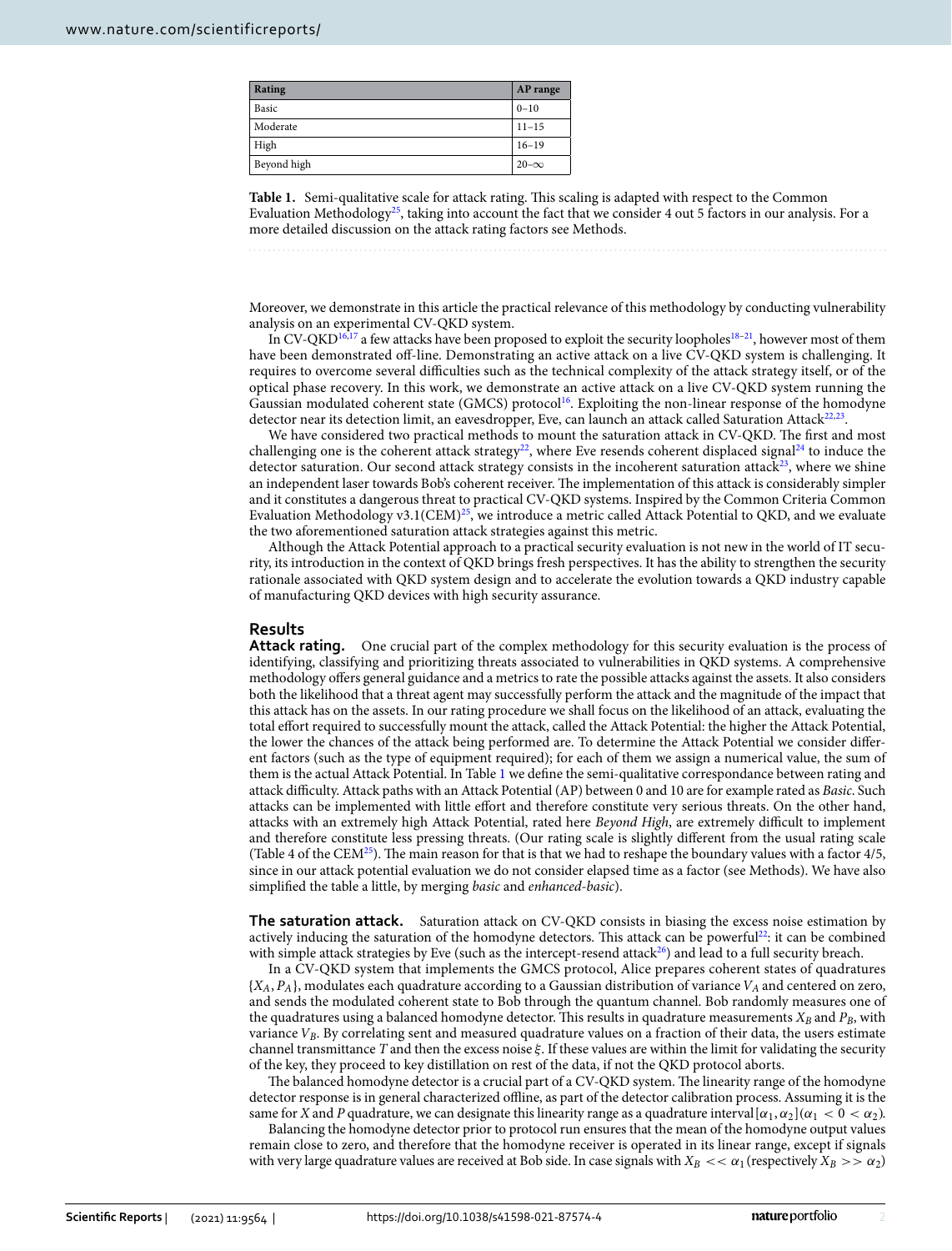

<span id="page-3-0"></span>

are received, then the detector will saturate and output  $X_B = \alpha_1$  (respectively  $X_B = \alpha_2$ ). Close or beyond the detection limits, response of the detector becomes non-linear to the input signal quadrature, which will effectivement reduce the measured variance, compared to the actual quadrature variance of the received optical signals.

In the saturation attack, in order to reach the non-linear regime of the detector response, Eve performs an intercept-resend attack and displaces the mean of the Gaussian quadrature modulation of the resent signals from zero to a value  $\Delta=\sqrt{\Delta_X^2+\Delta_P^2}.$  Without loss of generality, we can set  $\Delta_X$  equal to  $\Delta_P$  such that the effect of displacement at Bob is identical for both quadrature measurements. To perform the saturation attack Eve sets the amount of displacement  $\Delta$  such that quadrature of the coherent state received by Bob overpassed the linear range. As a consequence, the saturation affects the measured quadrature variance by Bob. Additionally, Eve may not only displace the quadrature value of the coherent state she resends to Bob, she may also apply some amplification factor G on the resent signal primarily to compensate the 3 dB loss occurring from her heterodyne measurement during IR attack.

Now, from the quadrature measurement data obtained from the saturated induced detector, Alice and Bob estimate channel parameters  $T_{sat}$  and  $\xi_{sat}$  both are influenced by displacement  $\Delta$  and amplification factor G. For a given value of Alice's quadrature modulation variance  $V_A$ , Eve can optimize  $\Delta$  and G such that excess noise  $\xi_{sat}$ drops below the null key noise threshold and eavesdropping remains undetected. In such case, even though Eve has mounted an entanglement-breaking intercept-resend attack (which should lead the QKD protocol to abort due to a too high excess noise, generating no key) the attack is not detected, due to saturation, and Alice and Bob generate key, that is however insecure: this constitutes a characterized security break.

To characterize the attack, and in particular its impact on key rate, we have defined the following conditions.

- The attacker, Eve, performs the saturation attack: Intercept-resend attack combined with displacement.
- The channel transmission estimation is unaffected ( $T_{sat} = T$ , where T is the channel transmission in absence of attack).
- Alice and Bob obtain a positive key rate from their estimated parameter  $T_{sat}$  and  $\xi_{sat}$ .

The actual realization of the saturation attack comprises of two steps: intercepting Alice's signal and resending a newly prepared signal to Bob with displacement  $\Delta$  and gain G. We can consider that two cooperating eavesdroppers are involved in the attack: Eve<sub>intercept</sub>, located near Alice intercepts the signals of quadratures { $X_A$ ,  $P_A$ } and classically communicates the measurement results  $\{X_M, P_M\}$  to Eve<sub>resend</sub>- located near to Bob as shown in Fig. [1](#page-3-0). Due to the technical restrictions imposed by the laboratory equipment, we experimentally demonstrate only the resend step of the attack and model the impact of the measurement associated with the intercept step.  ${X_M, P_M}$  is deduced from  ${X_A, P_A}$  by simulating a heterodyne measurement, i.e. 3 dB loss factor and also the addition of a random Gaussian noise of variance 2 shot noise<sup>[26](#page-11-21)</sup>.

Efficient countermeasures against the saturation are known. As detailed in $^{27}$  $^{27}$  $^{27}$  active monitoring of the linearity of Bob's coherent detection can provide a robust countermeasure against saturation attack. This countermeasure, however, requires dedicated hardware (additional amplitude modulator at Bob side). In<sup>[22](#page-11-17)</sup> a second countermeasure is proposed, that can be implemented without using additional hardware: it relies on the pre-characterization of the detector linearity range, and consists in post-selecting measurement data, based on the fact that these quadrature measurements fall, within high confidence, in the linearity range of the detector. This countermeasure, that relies purely on software, has a small marginal cost.

**Coherent attack strategy.** The signal of quadrature  $\{X_E, P_E\}$  is resent by Eve<sub>resend</sub>, that we will from here onwards label as Eve. It is experimentally generated, using a setup built around a Sagnac interferometer, represented on Fig. [7](#page-10-0), and whose functioning is detailed in Methods. The role of this set-up is to generate, knowing the in values  $\{X_M, P_M\}$ , a displaced coherent state of quadrature  $\{X_E, P_E\}$  that are correspond to the encoding of {X<sub>M</sub>, P<sub>M</sub>} on a coherent states, to which is applied a coherent gain  $\sqrt{G/2}$  in amplitude, and a controlled coherent displacement by a value  $\Delta = \Delta_X = \Delta_P$ . The Sagnac loop offers a high phase stability which allows to precisely control  $\Delta$  and therefore minimize the noise. Receiving the displaced coherent state { $X_E, P_E$ }, Bob randomly measures one of the quadratures with a balanced homodyne detector, cf Fig. [6](#page-9-0), hence obtaining  $X_B$  or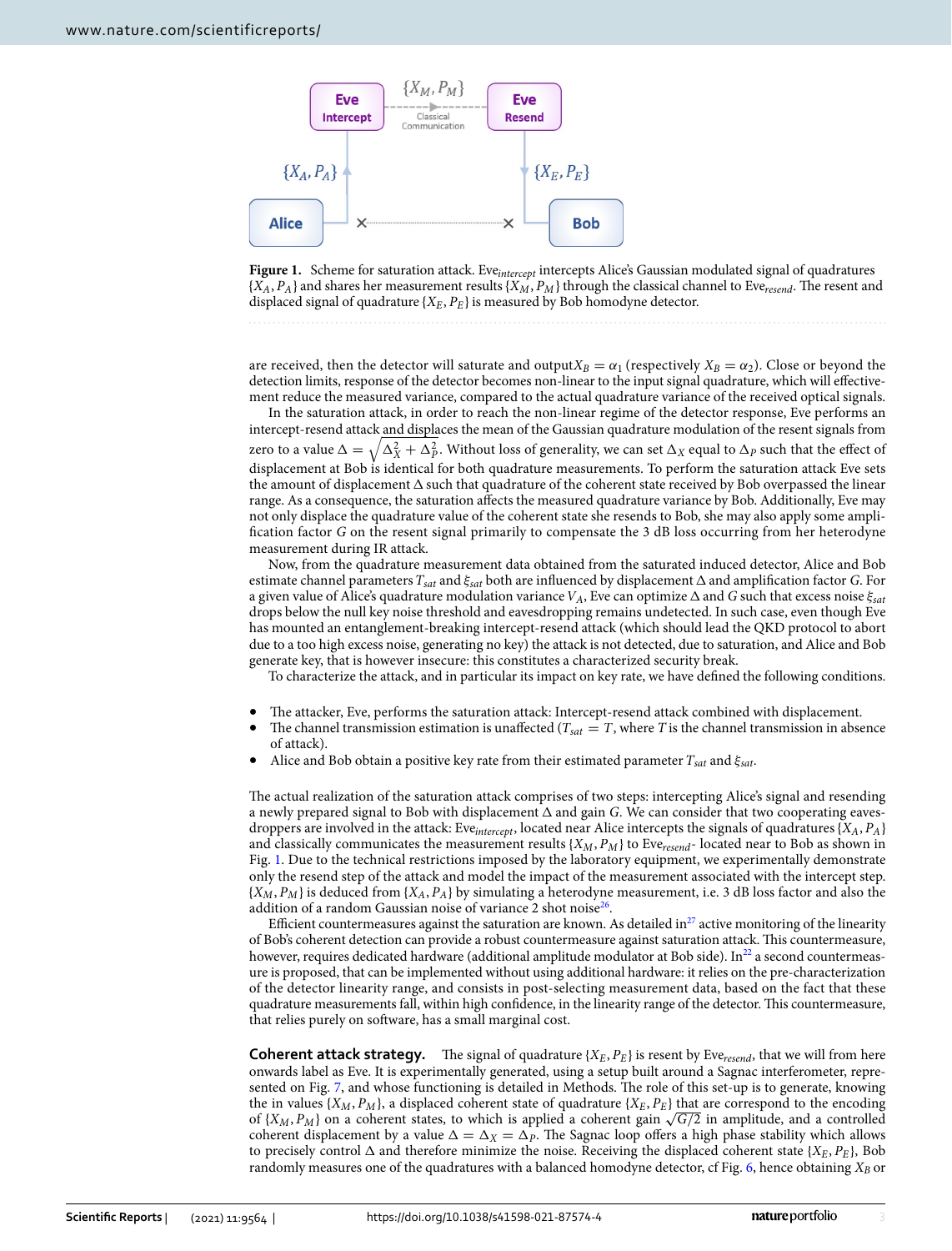

<span id="page-4-0"></span>**Figure 2.** Response of homodyne output due to displacement. Input signal sent by Eve, with quadrature variance  $Var(\hat{X}_E) = 22N_0$  with 5 different displacement  $\Delta$  values equals to 4.6 $\sqrt{N_0}$  (black), 28.39 $\sqrt{N_0}$  (red), 50.87√ $\overline{N_0}$  (blue), 83.33√ $\overline{N_0}$  (green) and saturation at 106.42√ $\overline{N_0}$  (magenta). Displacement shifts Bob's quadrature measurement  $X_B$  (expressed here in volts). Large displacement value can lead to saturation (that occurs when  $X_B$  reaches  $-2.5$ Volts).

 $P_B$ . Depending on the value of  $\Delta$ , this quadrature measurement will be obtained in the linear or in the saturated regime.

Figure [2](#page-4-0) shows the effect of the displacement  $\Delta$  on Bob's experimental quadrature measurements. The mean value of the homodyne output  $X_B$  can be shifted towards one of the detection limit  $\alpha_1 = -2.5V$  of the detector, for a given displacement setting. Selecting displacement angle to 225 degree would direct the shift towards the other limit of the linear range  $\alpha_2 = 3.3V$ . As can be seen on Fig. [2](#page-4-0), when the detector is operated close to it linear range limit, then saturation occurs and quadrature variance reduces drastically.

The coherent displacement set-up demands an active feedback routine to compensate the relative phase drifts between the displaced signal and the local oscillator. Even though Sagnac loop provides a high stability, as illustrated by the level of control obtained on Fig. [2](#page-4-0), we could not lower the residual quadrature noise due to imperfect phase drift compensation below the null key threshold. For example, considering that  $2\pi$  phase drift occurring in 1 second, a 500  $\mu$ s latency in the feedback loop creates about 0.2 degrees of phase error. This in turn results in 0.23 $\sqrt{N_0}$  fluctuations in homodyne output and generates excess noise of about 5 $N_0$ . This implies that the excess noise  $\xi_{sat}$  is above the null key noise threshold value, and prevents the generation of key. In other words, in the current setup, Alice and Bob would easily detect attack based on coherent displacement. Reducing the feedback latency such that phase drift remains negligible within the feedback intervals, could however bring this attacking strategy to meet the attack success conditions.

**Incoherent attack strategy.** In order to overcome the implementation difficulties of the coherent displacement strategy, we have conceived and tested a much simpler strategy, based on incoherent laser pulse injection<sup>[23](#page-11-18)</sup>. Saturating the homodyne detector with external laser pulse indeed presents several operational advantages over the previous strategy. First, since it is incoherent with the local oscillator, an external laser adds only its own shot noise to the excess noise. More importantly, relative phase drift compensation is not required for keeping the homodyne in the saturated region. This greatly simplifies Eve's resent setup as shown in Fig. [3.](#page-5-0)

In this strategy, saturation is induced by an intense incoherent laser pulse sent along with the resent coherent state. The equivalence of the intensity I of the incoherent laser pulse to the displacement  $\Delta$  can be given by  $\Delta = \sqrt{\eta_b/I_{lo}} (1 - 2T_{bs})I$ , where  $\eta_b$  is the efficiency of Bob,  $I_{lo}$  is the local oscillator intensity and  $T_{bs}$  is the effective transmittance applied to the incoherent laser pulse due to asymmetry of beam splitting ratio and the attenuator (shown in Fig. [6](#page-9-0)). In our case  $T_{bs} \approx 49\%$ . To bring uniformity in the description of both experimental strategies, since the primary requirement is to induce saturation, we also call "displacement" the effect of this incoherent shift of the measured quadratures.

Since optical phase drift compensation is not needed, saturation attack with incoherent laser pulse can achieve comparatively much performance in terms of quadrature stability and noise, and can meet success conditions, provided the channel loss is not too small (low channel loss make it more difficult for Eve to succeed in the intercept-resend attack). The results in terms of excess noise are given in Fig. [4a](#page-5-1). The excess noise at Alice has been calculated from the variance of saturated homodyne output experimental data, at various transmission distance between Alice and Bob. It can be seen that the excess noise is bellow the null key threshold, which indicates Eve's intercept-resend attack remains untraceable. Figure [4](#page-5-1)b shows the maximal value of final key rate per pulse, estimated under collective attacks. Note that the condition  $T_{sat} = T$  cannot be met for distance below 35 km—see noise model in section Method. A relaxed attack success condition, where Eve does not maintain  $T_{sat} = T$  is given in supplementary information.

4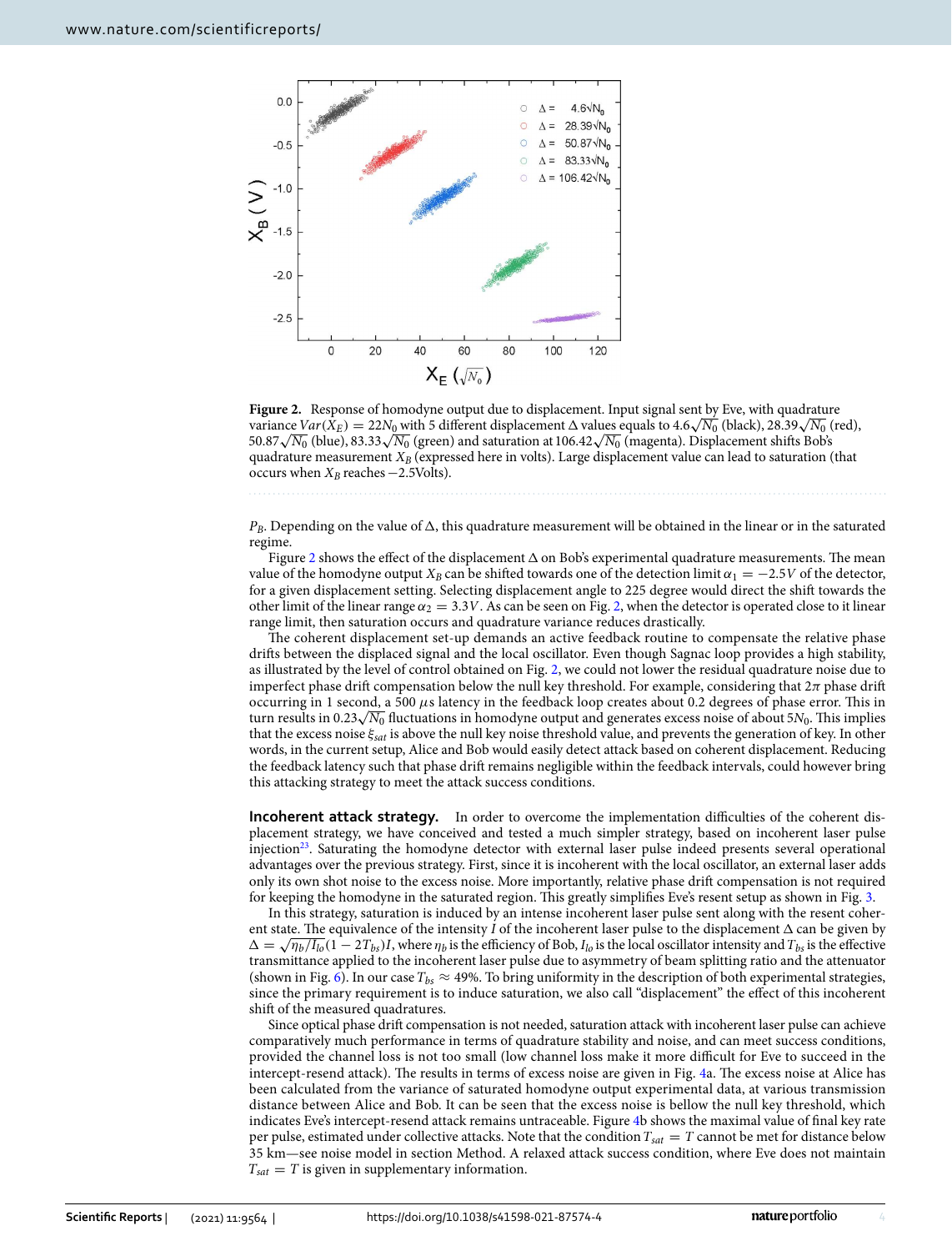

<span id="page-5-0"></span>



<span id="page-5-1"></span>**Figure 4.** Results:- attack with incoherent light. (**a**) excess noise at Alice. Red squares indicate the null key noise threshold and blue squares the estimated values of  $\xi_{sat}$ . (**b**) key rate. Black squares are simulated values of final key per pulse while Green squares are from the experiment. Error bars are one standard deviation of fluctuations among ten smaller data block of size 10<sup>7</sup>. Success condition of  $T_{sat} = T$  can not be fulfilled below 35 km.

**Rating of the two attacks.** Now that we have defined, and studied the two possible attacks paths to exploiting the saturation vulnerability of the homodyne receiver, we are ready to use Table [3](#page-8-0) to evaluate their Attack Potential. We assume that the hacker Eve tries to obtain as much information as possible about the Target of Evaluation (TOE) design, i.e. we need to assume that Eve has a good knowledge about the specifications of the main components of the QKD system. Part of this information can indeed be found easily online. However, some important details might be system-specific or protected by a non-disclosure agreement between the vendor and the owner of the QKD system. For this reason, for both attacks, the Knowledge factor for the TOE factor is evaluated as restricted.

Both attacks rely on the intercept-resend strategy and can in principle be launched in real time. However, such online implementations of the attacks require to evaluate the optimal value of the displacement  $\Delta$  and of the gain G (see methods): this can be obtained by manually tuning Eve's setup and measure the excess noise due to displacement, as in Fig. [8](#page-10-1). Assuming a frequent trusted evaluation of the channel loss, this tuning might be quite challenging, especially in the case of the coherent attack, where the tuning precision is inevitably limited by the accuracy of the phase locking. As a result, for the coherent attack the Windows of Opportunity can be chosen as difficult, while moderate for the incoherent attack. The main differences between the two attack paths are related to the requirements in terms of equipment and expertise. As previously explained, the coherent attack requires Eve to resend coherent displaced signal while being successfully phase locked with Alice and Bob. To achieve this, Eve needs to be an expert in coherent optical communications, able to control noise at the quantum level and to have access to bespoke equipment. On the other hand, the incoherent attack only requires Eve to send an incoherent signal, without worrying about being phase locked with Alice and Bob: this is reflected in a simplified setup (Equimpent specialized) and in a lower level of required technical expertise for Eve (Expertise proficient). From Table [3](#page-8-0) we hence obtain an Attack Potential of 26 and 14 for coherent and incoherent attack respectively. As expected, the coherent attack is rated as beyond high, while the incoherent attack is only rated as moderate.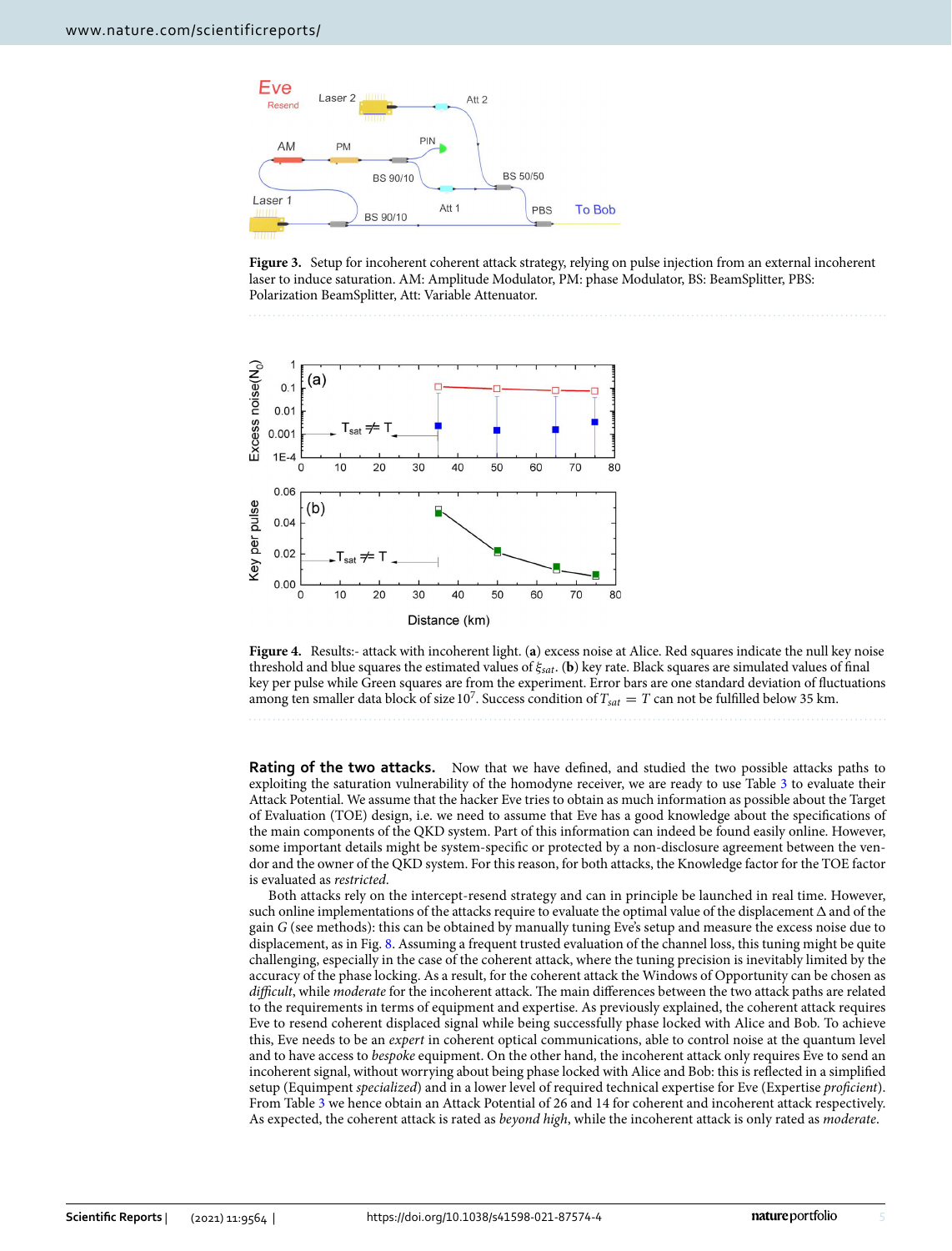#### **Discussion**

Our experimental vulnerability analysis work, reported in the Results section, focuses on CV-QKD system. The attack rating methodology can apply equivalently to DV-QKD systems. Let us consider for example the 2011 DV-blinding attack<sup>[28](#page-11-23)</sup>, i.e. the first full-field attack against a commercial DV-QKD system. This DV blinding attack exploits a vulnerability of the single photon detectors: by injecting bright continuous-wave light and performing a full faked-state attack, an attacker Eve can take full control of Bob's detection outcomes. The similarities between the DV-blinding attack and our CV-incoherent attack strategy are reflected in the evaluation of their attack ratings. In the DV-blinding attack, Eve is required to know the specifications of the main components of the system, in particular Bob's detection part, and to tune her setup accordingly to Bob's. She moreover needs to align her polarization reference frame to match Bob's one. In both attack strategies, we can assign a restricted level for the Knowledge of the TOE and a moderate level for the Window of Opportunity. To successfully perform the DV-blinding attack, Eve needs to emulate Bob in the detection of the quantum state, using a duplicate of Bob's setup, and to deploy a faked-state generator (FSG) to force him to have her same detection values. The sophistication of the equipment and the expertise required is comparable to the CV-incoherent attack strategy: specialized equipment and proficient expertise. Summing all terms, the blinding attack rating would be moderate, with an Attack Potential of 14.

Quantifying the level of security assurance of a QKD device is a complex undertaking that should be based on a sound and largely recognized methodology. This objective translates into the requirement of standards for QKD security evaluation and certification. Such standards have recently started to be actively developed within international standardization groups<sup>[29](#page-11-24),[30](#page-11-25)</sup> and are now subject to an intense international effort.

The practical ability to evaluate QKD security will also require to set up evaluation lab facilities and to train "QKD security evaluation engineers", able to conduct penetration testing on QKD systems, both in terms of software and hardware. In that perspective, the experience accumulated in the context of classical secure hard-ware, and in particular the use of the Common Criteria methodology by the smartcard industry<sup>[31](#page-11-26)</sup>, is invaluable.

The main message of this article is to point at the relevance of calculating Attack Potential to rate attacks against QKD device, following a methodology already in place to evaluate the security of classical cryptographic hardware. Moreover, Attack Potential can be used as a metric in order to balance the effort invested at QKD system design stage and at countermeasure development stage to thwart attacks, allowing to prioritize the attacks that constitute the most serious threats in practice.

One might however wonder whether this message should be read negatively, from a QKD viewpoint. Does it imply that the security QKD can provide essentially compares to the security that can be reached with classical hardware crypto-systems?

We want to argue that this not the case, for fundamental reasons: quantum crypto-systems strongly differ from their classical counterparts and provide a security advantage that is not only related to the information-theoretic security versus computational security paradigm. Quantum cryptography is moreover intrinsically based on models where the inner details of the physical layer are tied to information-theoretic measurable quantities. For instance, a functional QKD system is by definition sensitive to losses or errors occurring at single photon level. This is in strong contrast with classical systems, where information is typically encoded over a very large number of particles, such as classical optical pulses containing many photons. As a consequence, a classical system is oblivious to leakage occurring at the level of single quanta and cannot match the security level that can be provided, at least in principle, by a quantum crypto-system.

Considering the interplay between QKD implementation complexity and security also leads to an important reassessment. Theoretical security and practical security of a given QKD system may indeed significantly differ, notably when practical security is limited by engineering constraints. This calls to reconsider the absolute security claims sometimes associated with QKD and to adopt a more balanced viewpoint taking implementation complexity into consideration. We have depicted on Fig. [5](#page-7-0) an case illustrating this situation: we consider two QKD protocols, (The term "protocol" has to be understood here in a holistic sense, ranging from the specifications of the physical implementation of the QKD devices, to the detail of the logical operations that they perform in order to establish a key.) P1 and P2, where protocol P1 has a more advanced security proof than protocol P2, therefore allowing to claim a higher security level in theory. However, it is possible that the protocol P2 has a lower implementation complexity than P1 and that, for the practically reachable implementation complexity corresponding to the engineering threshold, the practical security, i.e. the security that can be reached in practice by the QKD system, is larger with P2 than with P1.

Finally, the use of Attack Potential in QKD has also implications regarding the security that can be targeted. In particular, optimizing the security level of a given QKD device requires to first thwart attacks with the lowest Attack Potential before focusing on more complex ones. We have moreover explicitly demonstrated, on a live CV-QKD system, how different attacks related to the same theoretical vulnerability - i.e. the non-linear response of the homodyne receiver - can lead to different Attack Potentials. For a first attack path, detector saturation is reached using a coherent displacement. However, the practicality of this attack is limited due to noise generated from the imperfect phase drift compensation. The second attack path is on the other hand much more dangerous in practice: shining a simple external incoherent laser, it allows to drive the homodyne detector in the non-linear region of its characteristics and to precisely control the excess noise generated from Eve's intercept-resend attack, while meeting the conditions defined for the success of the attack.

Adapting existing criteria from IT security to the context of quantum cryptography is certainly a long and challenging path, but it is essential if we aim to make quantum devices relevant in the context of cyber security. We have summarized in Table [2](#page-7-1) the results of our security evaluation procedure of two attack paths on CV-QKD, in terms of Attack Potential, illustrating that this methodology can constitute a useful step towards establishing forward-looking standards for the vulnerability assessment of QKD devices.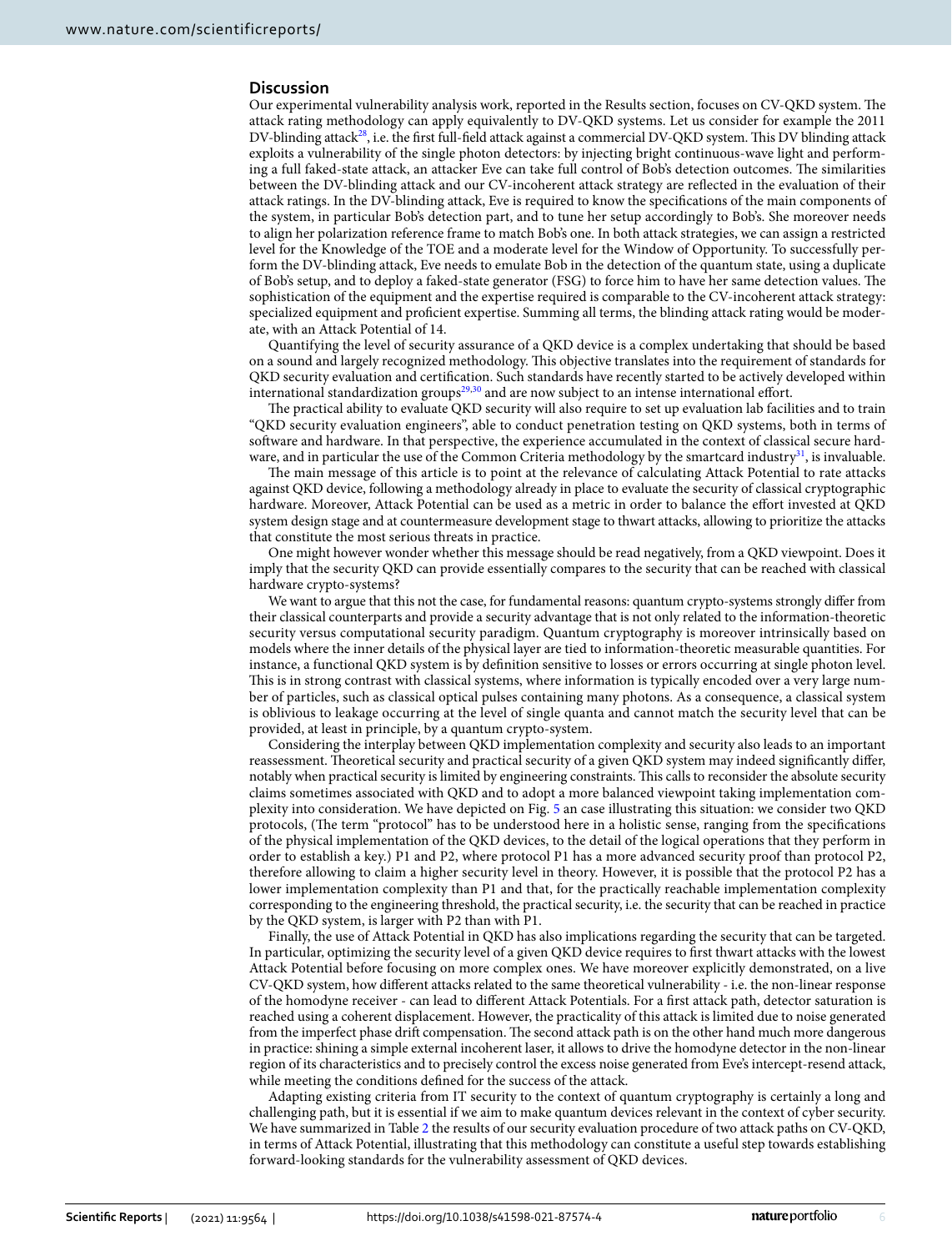|                   | <b>Attack potential</b> |     |                  |     |    | Rating      | <b>Experimental results</b>                            |
|-------------------|-------------------------|-----|------------------|-----|----|-------------|--------------------------------------------------------|
| Coherent attack   | Exp                     | KoT | <b>WoO</b>       | Eau | AP | Beyond high | $\checkmark$ Noise model experimentallly characterized |
|                   | $\sigma$                | 3   | 10               |     | 26 |             | × Attack not feasible under noise model                |
| Incoherent attack | Exp                     | KoT | W <sub>o</sub> O | Eau | AP | Moderate    | Attack experimentally demonstrated                     |
|                   |                         |     |                  | 4   | 14 |             |                                                        |

<span id="page-7-1"></span>**Table 2.** Summary of the analysis on the two attacks to the homodyne detection. We have reported the values for each factor of the Attack Potential, namely: Exp. stands for Expertise, KoT for Knowledge of the TOE, WoO for Window of Opportunity and Equ for Equipment. The factors chosen for the analysis are from Common Criteria<sup>[25](#page-11-20)</sup>.



<span id="page-7-0"></span>**Figure 5.** Pictorial representation of the possible divergence between theoretical (th.) and practical (pract.) QKD security. A QKD protocol P1 may have a stronger theoretical security (reachable for a perfect implementation) than another QKD protocol P2. Yet, in practice, QKD protocols can only be operated below a certain implementation complexity level materialized by the engineering threshold, and protocol P2 provides a stronger practical security than protocol P1.

#### **Methods**

**Common criteria and attack rating.** Common Criteria (CC) is the set of internationally recognized technical standards and configurations for security evaluations of Information Technology (IT) products and technology. The terminology and the concepts deployed in the CC aim to be as general as possible. Indeed, they are not intended to restrict the class of IT security problems of which CC is applicable, making them well suited to be extended for quantum communication devices, such as a QKD system. In simple terms, this comprehensive methodology aims at supporting the needs of three groups with a general interest in evaluation of the security properties of a certain Target of Evaluation (TOE): owners, developers and evaluators. In particular, what the owner of the TOE of the device wants is to protect his assets (any possible entity that he places value upon) from possible threat agents, i.e. someone or something that can abuse these assets against the interests of the owner.

In this context, we seek to offer a standardized framework for evaluating the risks associated to different threats and the effectiveness of the implemented countermeasures for quantum communication devices. The rating procedure consists in attributing a numeric value to the Attack Potential. In the Common Criteria framework, rating is performed by considering the following factors:

- (a) Expertise
- (b) Knowledge of the TOE
- (c) Window of opportunity
- (d) Equipment
- (e) Elapsed time

Expertise refers to the level of technical expertise required to successfully perform the attack. Clearly an attack that can be mounted by a person with a regular level of education without an advanced knowledge in any specific field should be prioritized. The Knowledge of the TOE involves, instead, the amount of knowledge of the

7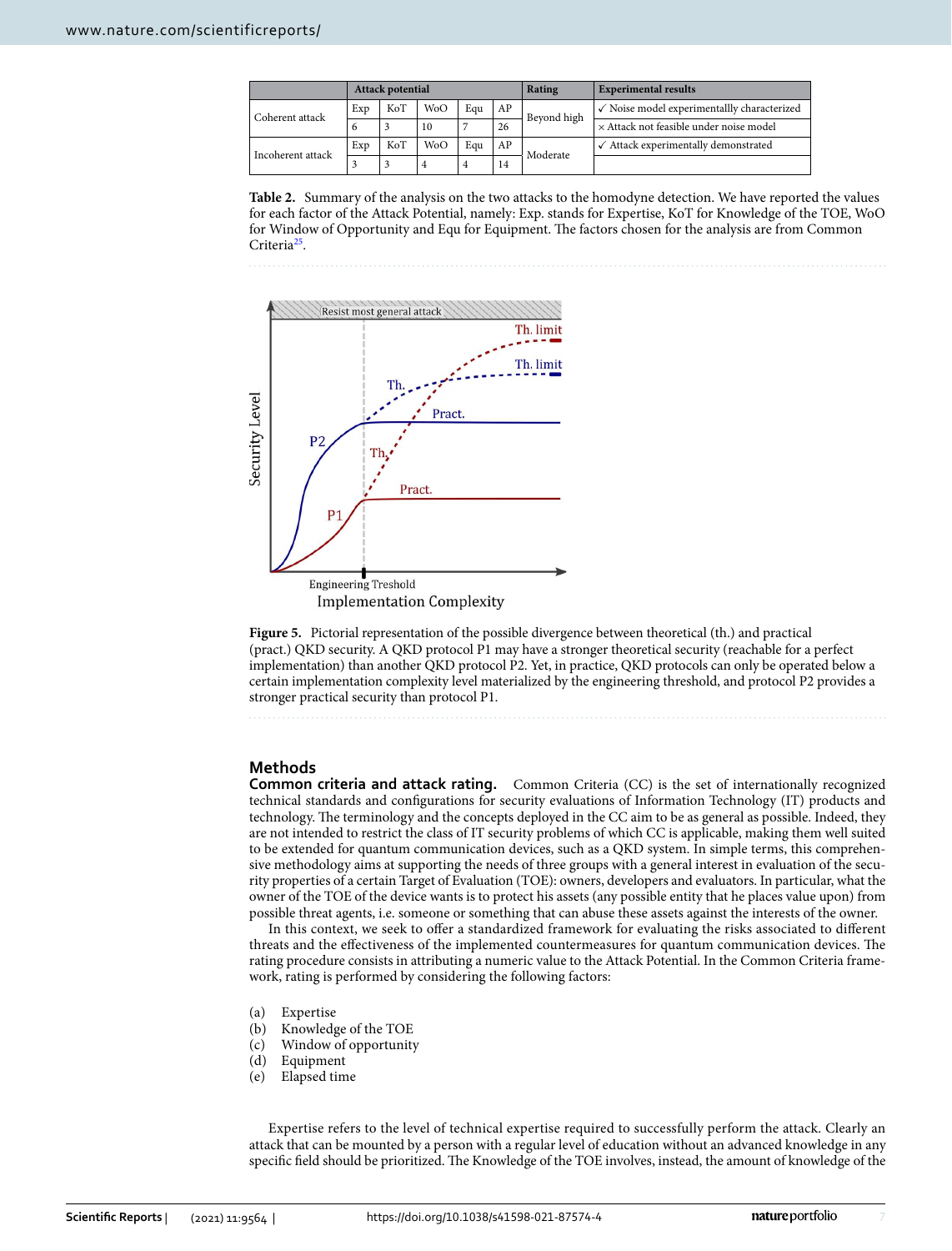| Expertise                      |                |  |  |  |  |  |
|--------------------------------|----------------|--|--|--|--|--|
| Laymen                         | $\theta$       |  |  |  |  |  |
| Proficient                     | 3              |  |  |  |  |  |
| Expert                         | 6              |  |  |  |  |  |
| Multiple experts               | 8              |  |  |  |  |  |
| Knowledge of TOE               |                |  |  |  |  |  |
| Public                         | $\theta$       |  |  |  |  |  |
| Restricted                     | 3              |  |  |  |  |  |
| Sensitive                      | 7              |  |  |  |  |  |
| Critical                       | 11             |  |  |  |  |  |
| <b>Window of Opportunity</b>   |                |  |  |  |  |  |
| Unnecessary / unlimited access | $\theta$       |  |  |  |  |  |
| Easy                           | 1              |  |  |  |  |  |
| Moderate                       | $\overline{4}$ |  |  |  |  |  |
| Difficult                      | 10             |  |  |  |  |  |
| Equipment                      |                |  |  |  |  |  |
| Standard                       | $\theta$       |  |  |  |  |  |
| Specialized                    | $\overline{4}$ |  |  |  |  |  |
| Bespoke                        | 7              |  |  |  |  |  |
| Multiple bespoke               | 9              |  |  |  |  |  |

<span id="page-8-0"></span>**Table 3.** Table for the evaluation of the Attack Potential used in the article. Elapsed time factor has not been considered: see text for explanations. For a complete guide on how evaluate those factors refer to the Common Evaluation Methodology version  $3.1^{25}$  $3.1^{25}$  $3.1^{25}$ .

TOE design and operation required: retrieving detailed specifications about the device, for example, might be challenging for an attacker, leading to an higher Attack Potential. Regardless of the information acquired about the TOE, it is possible that, to successfully mount the attack, a previous tuning of the hacker's setup is needed. This aspect is considered in the Window of Opportunity, together with possible difficulties on getting access to the TOE. One last remarkable factor is the level of sophistication of the equipment used in the attack: an attack using equipment easy to obtain and simple to operate is obviously more dangerous than another attack that would require more advanced equipment. Quantum cryptography (QC) even often consider that the attacker Eve might have access to technology not available today such as large quantum computers or long-term quantum memories, and it is clear strength of QC to enable to prove security even in this context. From attack rating viewpoint, such "Quantum equipment" would be considered to have infinite rating, and is such not included in Table [3\)](#page-8-0). To coherently consider these different factors and evaluate their contribution to the final Attack Potential we assign at each factor one numerical value, following Table [3.](#page-8-0)

In order to guarantee a consistent evaluation with respect to attacks to other TOEs, the different levels for each factor and their numerical values come from the Common Evaluation Methodology version  $3.1^{25}$  $3.1^{25}$  $3.1^{25}$  section B.4, where there is a full description of each possible level. Indeed, their description is particularly generic, to guarantee a meaningful characterization of an attack to a wide range of possible TOEs (such as a QKD device).

In the Common Criteria an additional factor is considered to rate the attacks: the elapsed time, i.e. the time taken to identify a certain vulnerability and to successfully mount the attack. To fix a correct timescale, this quantity needs to be compared with the usual time needed for a countermeasure to be applied. The vulnerability analysis that we report about in this article, has been performed on a laboratory QKD system. In this context, the main drivers of the elapsed time such as the product revision lifecycle, or the time during which an attacker could access the QKD system, cannot be meaningfully defined. For these reasons, we did not consider the elapsed time factor factor in our evaluation. We should however state that this factor will become well defined when considering the security of QKD products deployed on real-world networks and should hence be taken into account in future security evaluations of QKD, in conformity with Common Criteria.

In a complete vulnerability analysis, attack rating is sometimes split in two steps, for example in the case of smartcards<sup>[31](#page-11-26)</sup>. The identification step is related to the effort required to create and apply the attack to the TOE for the first time. The exploitation step is then related to the effort required to apply the attack to the TOE knowing the techniques developed in the identification step. Both steps lead to a rating, based on the different factors. For the sake of simplicity, we have not distinguished these two steps in the present article, but we have just followed the general ground rules provided by Common Criteria. This can moreover be justified by the fact that the operational context associated to the exploitation step is essentially missing in the context of laboratory QKD prototype. We hence have rated attacks in a single step, based on the four factors out of five mentioned above (Expertise, Knowledge of the TOE, Window of opportunity and Equipment). This has lead us to adapt the rating methodology and the severity scale presented in Tables [1](#page-2-0) and [3](#page-8-0) with respect to the original tables from the Common Evaluation Methodology<sup>[25](#page-11-20)</sup>.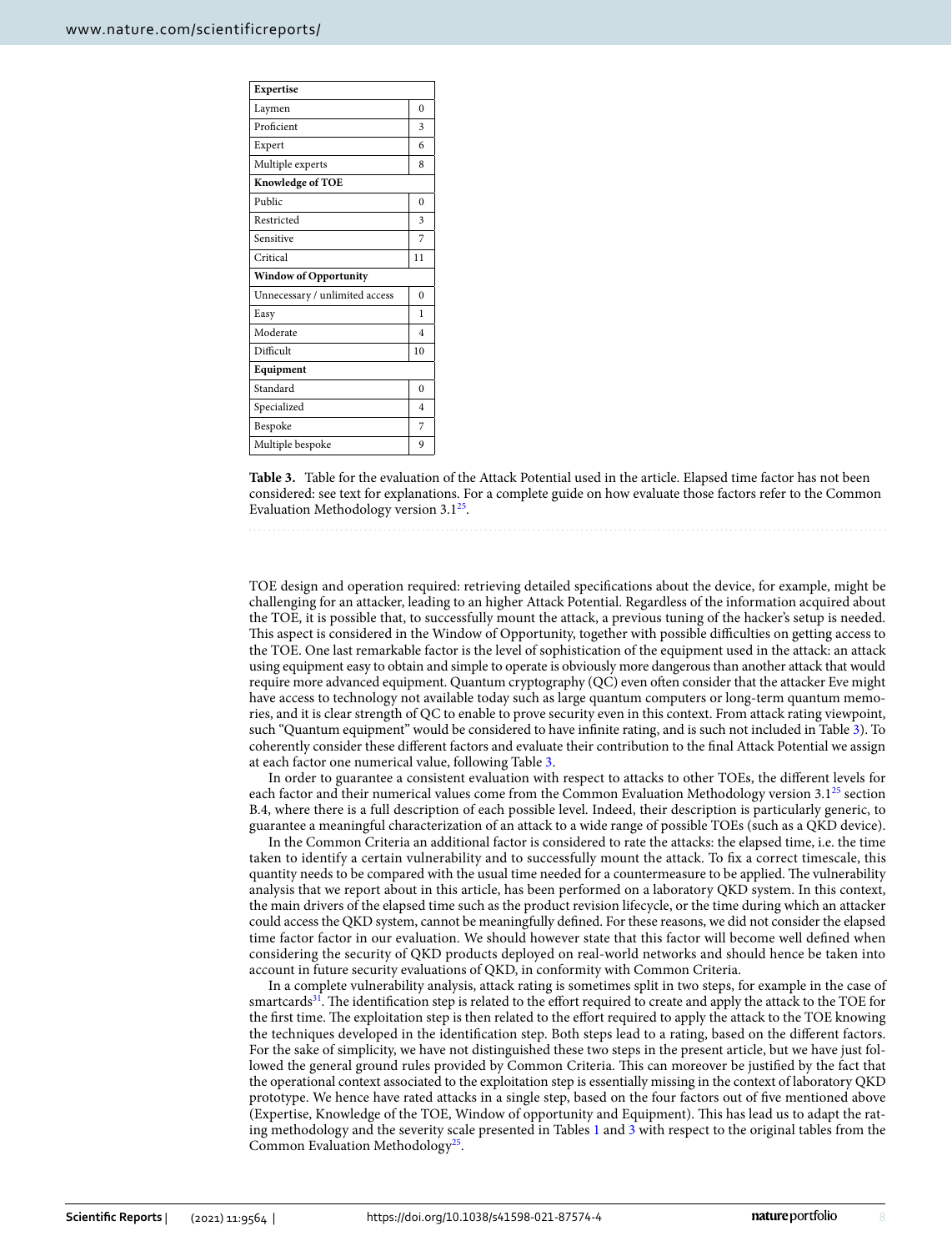

<span id="page-9-0"></span>**Figure 6.** Balanced homodyne detection. An attenuator (Att) in one of the output port of 50/50 beamsplitter (BS) balances the photo current generated from photodiodes PIN1 and PIN2. Homodyne electronics circuit amplifies the subtracted photo currents.

**Saturation of balanced homodyne detector.** In a balanced homodyne detection, signal is mixed with intense local oscillator on a 50/50 beam splitter. Quadrature information is retrieved by subtracting the photocurents generated from two photodiodes of identical detection efficiency, connected at the output ports of the beamsplitter. Due to imperfect splitting ratio of beam splitter, as well as efficiency mismatch of photodiodes, it is necessary to add appropriate attenuation at the respective output port of the beam splitter, see Fig. [6](#page-9-0).

This equalizes the photocurrents and hence sets the mean of the output voltage of the homodyne detection close to zero. This is referred as balancing the homodyne or more precisely "balancing the homodyne with respect to the local oscillator port". It has been shown that such balancing is essential to reduce the excess noise due to local oscillator intensity fluctuation<sup>[32](#page-11-27)</sup>. In case of imperfect balancing one of the photodiodes generates more current than the other. As a result, the value of the homodyne output shifts towards the detection limit and this may lead to saturation.

The reason for saturation is due to the limited amplification factor of homodyne electronic circuitry. In our case circuit is made around Amptek A250 charge amplifier, powered by  $\pm$  5V power supply, that exhibits detection limit  $\alpha_1$  at -2.5V in the negative DC level and  $\alpha_2$  at +3.3V in the positive DC level (which is observed while interchanging photodiodes). Saturation behavior is also observed while setting low dynamic range of data acquisition card (say, ± 2V) that is used to acquire homodyne output for post processing. In this work, we have set the data acquisition card range at  $\pm$  5V, thus the linear range is limited solely by the homodyne electronic circuitry.

**Parameter estimation.** In CV-QKD system that uses GMCS protocol<sup>[16](#page-11-13)</sup>, the quantum channel is characterized by its transmission T and its excess noise  $\xi$ . These parameters are estimated from Alice and Bob modulated and measured quadratures. Under saturation attack, these parameters are modified into  $T_{sat}$  and  $\xi_{sat}$ .

During the intercept-resend (IR) attack, the quadrature measured by Eve is:  $X_M = X_A + X_0 + X_0$ , where  $X_0$ is the vacuum noise quadrature due to Alice preparation and  $X_0^{'}$  is due to 3dB loss from Eve's heterodyne measurement. The resent signal takes the form:  $X_E=\sqrt{\frac{G}{2}}\big(X_M+X_{N_{A,E}}\big)+\Delta_X+X_0^{''}.$  Here, G is the amplification factor to compensate the loss from the heterodyne detection,  $X_{N_{A,E}}$  accounts the technical noise from Alice and Eve,  $X_0''$  is due to coherent state preparation by Eve. The term  $\Delta_X^{(1)}$  determines the amount of shift in the mean value of quadrature. The same formalism holds true also for P quadrature. The parameter estimation takes the form $22$ :

$$
T_{sat} = 2\langle X_A X_{B_{sat}} \rangle^2 / (G \eta_B V_A^2) \n\xi_{sat} = \frac{2}{G \eta_B T_{sat}} \left( V_{B_{sat}} - G \frac{\eta_B T_{sat}}{2} V_A - N_0 - v_{ele} \right)
$$
\n(1)

where  $X_{B_{sat}}$  and  $V_{B_{sat}}$  denote quadrature and its variance measured under saturation attack. One aspect of the attack worth mentioning here is that we assume that Eve does not tamper with the shot noise calibration phase.

**Setup for coherent displacement.** The experimental setup shown in Fig. [7](#page-10-0) implements the resend session of the saturation attack. We have implemented CV-QKD  $Eve_{resend}$  system<sup>[33](#page-11-28)</sup> using a Sagnac loop realized with variable beamsplitter (VBS).This allows to generate displaced GMCS signals as explained in Results. We have used a 1530.12nm pulsed laser of width 50ns, at a repetition rate of 1MHz, for generating this displaced signal. Displacing the signal is achieved as follows. The VBS, with splitting ratio ≈99.9% , splits the pulse from the circulator into two. Less intense signal pulse in clockwise direction goes under Gaussian modulation by amplitude modulator (AM1) and phase modulator (PM1) and further heavily attenuated by isolator (connected in reverse to achieve an attenuation higher than 30dB). High intense pulse travels along anti-clockwise directions, referred as pump pulse, meets the signal pulse at VBS and displaces it[24](#page-11-19). The amplitude modulator AM2 controls the intensity of the pump and thence the amount of displacement  $\Delta$ . A PIN diode attached to the VBS helps to monitor the stability of displacement operation. The Sagnac configuration helps to lock the relative phase of pump pulse and signal pulse to zero. Finally, the circulator directs the displaced signal towards the polarization beam splitter (PBS) that polarization multiplexes the local oscillator and displaced signal to the output fibre channel.

**Setup for incoherent laser pulse injection.** In this version of attack, Eve sends external laser pulse of 20ns width, along with signal pulse in the same polarization but at different wavelength (1550.12 nm). The signal laser and incoherent laser pulses are synchronized with proper delay. At Bob station, he performs the same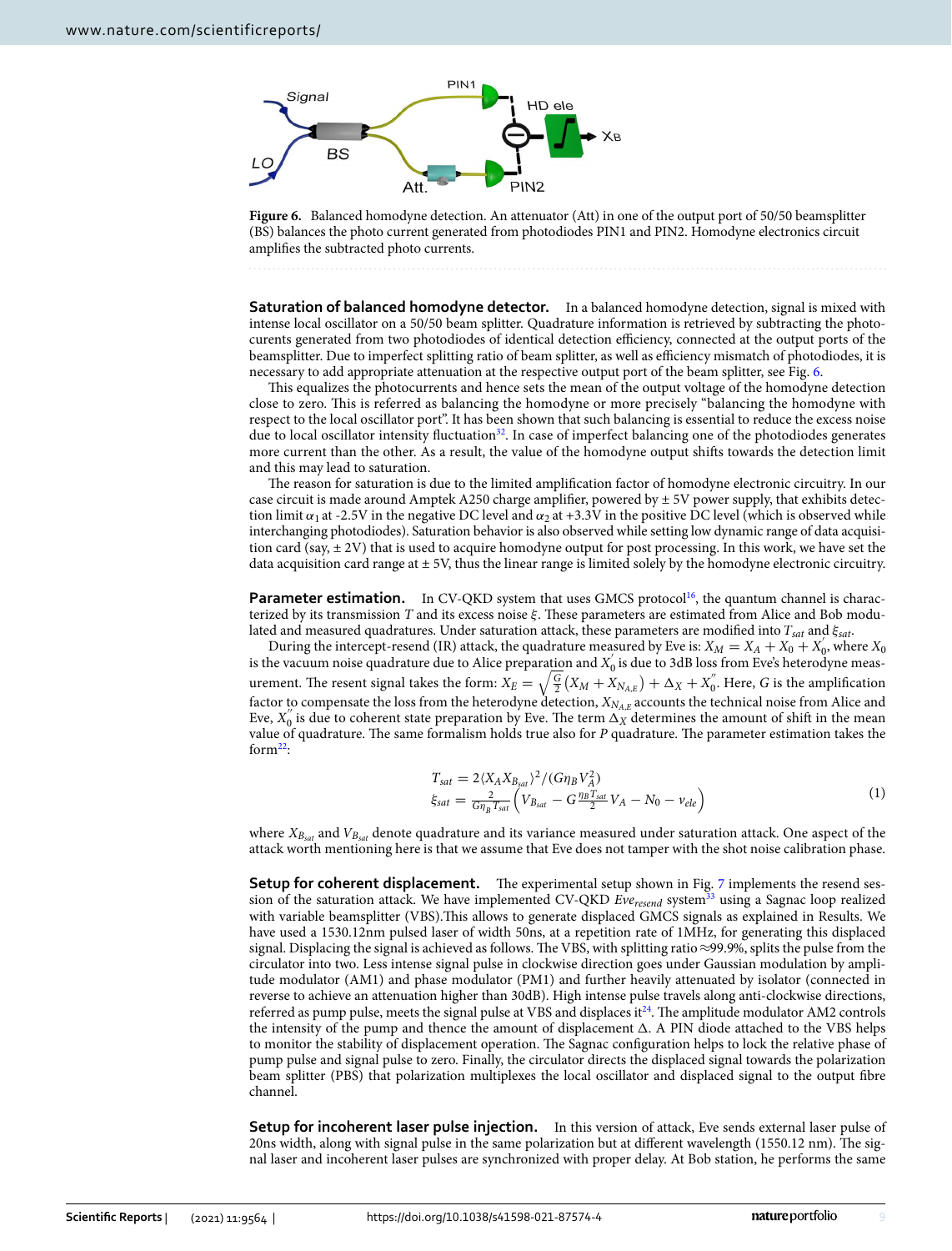

<span id="page-10-0"></span>**Figure 7.** Experimental setup for generating displaced coherent state. AM: Amplitude Modulator, PM: Phase Modulator, BS: BeamSplitter. In the Sagnac loop, Gaussian modulated signals are prepared using the AM and PM modulators and are then displaced at the Variable Beam Splitter (VBS), based on a coherent interference between pump. Displaced signals is then sent to Bob along with local oscillator.



<span id="page-10-1"></span>**Figure 8.** Excess noise due to displacement (**a**)–(**d**). Red circles and blue squares represents noise from coherent displacement and incoherent light, respectively. Black lines are theoretical fit with respective noise model. (a) and (b) show excess noise at Bob induced by  $\Delta$ . Noise from coherent displacement shows quadratic behaviour while incoherent light adds noise from its own shot noise which is linear. Noise at Alice is shown in  $(c)$  and  $(d)$ .  $(e)$ – $(f)$  Optimal values of  $\Delta$  and  $G$  at a different distances are calculated based on noise model from (**a**) and (**b**). Red and blue dots represent coherent and incoherent attack, respectively.

homodyne measurement as in the coherent attack strategy, where incoherent laser pulse is polarisation demultiplexed along with signal. It exploits two features of the homodyne setup: imbalance of the homodyne experi-enced by the light through signal port and also wavelength dependent splitting ratio of the beam splitter<sup>[19](#page-11-29),[21](#page-11-16),[34](#page-11-30)</sup>. By taking into account the wavelength dependent effect and the attenuator value adjusted for the local oscillator, the effective transmittance applied to the incoherent laser is approximately  $T_{bs} \approx 49\%$ , while the transmittance applied to local oscillator is about  $T_{lo} \approx 50\% \pm 0.05\%$ . Varying intensity of the incoherent light shifts the mean of the homodyne output towards the saturation limit  $\alpha_1$  and as a result affects the output variance.

**Optimizing displacement**  $\Delta$  **and gain**  $G$ **.** In order to evaluate optimal values of  $\Delta$  and  $G$  for successful attack, it is essential to characterize the noises associated with displacement as well as incoherent laser pulse. In the absence of resent signal, displacement pump/incoherent light is sent to Bob and amount of noise recorded for various values of  $\Delta$ . This helps to model the excess noise at Bob, shown in Fig. [8](#page-10-1)a, b, and it is taken into account during optimization of  $\Delta$  and G. The Fig. [8c](#page-10-1), d show excess noise at Alice with respect to  $\Delta$ . Value of detection limit  $\alpha_1$  is calibrated as 106 $\sqrt{N_0}$  (–2.5V expressed in shot noise unit) for the optimization. For each transmission distance and for respective optimal  $V_A$ ,  $\Delta$  and G are calculated such that excess noise falls below the null key threshold. The optimal values are those that correspond to a maximum key rate, with  $T_{sat} = T$ , shown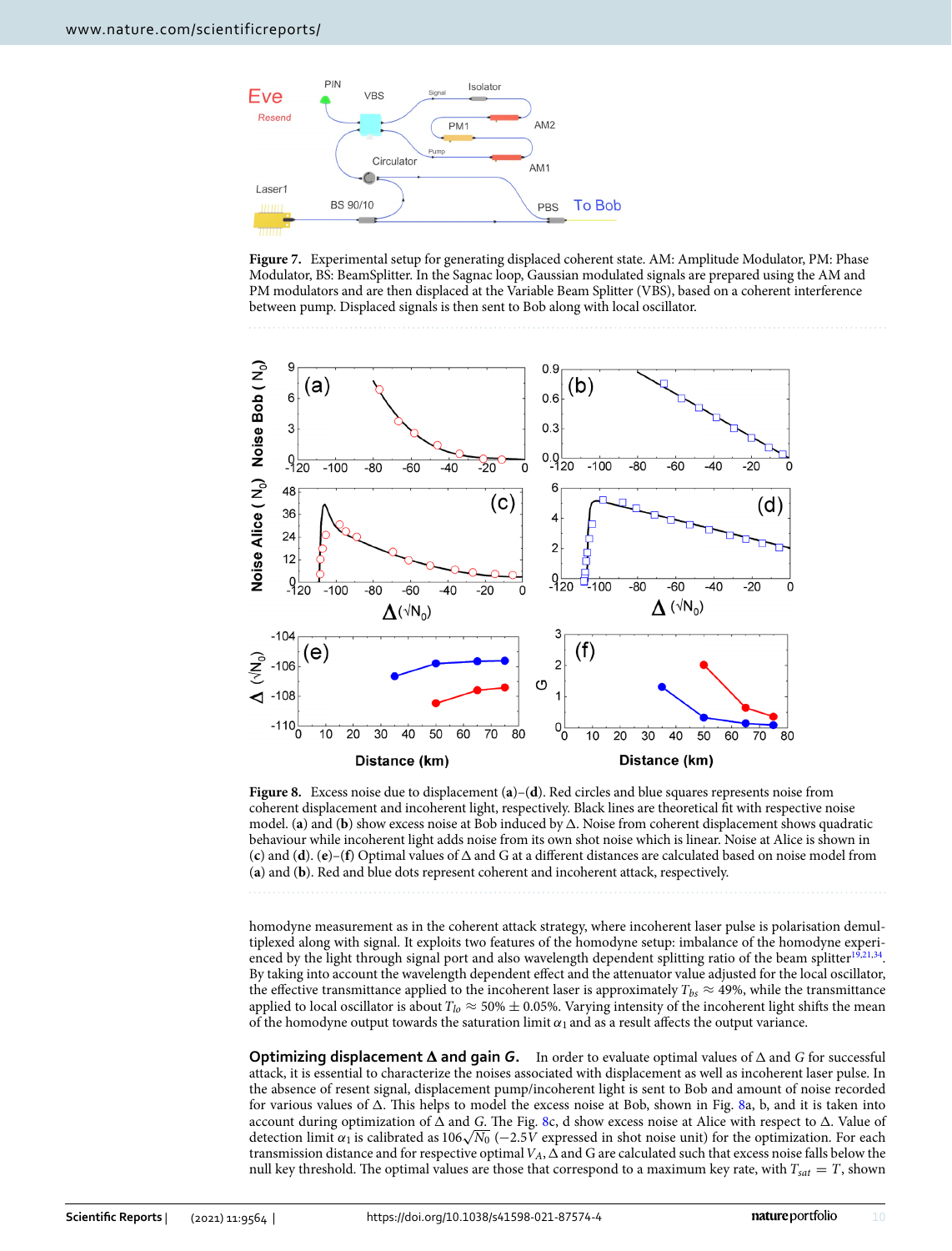in Fig. [8](#page-10-1)e, f. It can be seen that at a transmission distance shorter than 50 km and 35 km, respectively for coherent and incoherent attack strategy, no values of G and  $\Delta$  are able to meet attack success conditions. The difference in feasible distances could have an impact on the attack potential as it affects the window of opportunity (WoO) rating factor (it is easier to meet attack conditions at shorter distance than longer distances). In the present case, the minimal distance to launch the attack is respectively 50 km for incoherent attack and 35 km for coherent attack. This difference is in line with the fact that have attributed a larger WoO rating to the coherent attack. In the incoherent attack strategy, the average power of the incoherent light required to reach the detection limit  $\alpha_2 = 106\sqrt{N_0}$  is observed as 5.55 uW<sup>[35](#page-11-31)</sup>.

Received: 18 December 2020; Accepted: 26 March 2021 Published online: 05 May 2021

#### **References**

- <span id="page-11-0"></span>Bennett, C. H. & Brassard, G. Quantum cryptography: public key distribution and coin tossing. In Proceedings IEEE International Conference on Computers, Systems and Signal Proceedings 175–179 (1984).
- <span id="page-11-1"></span>2. Gisin, N., Ribordy, G., Tittel, W. & Zbinden, H. Quantum cryptography. Rev. Mod. Phys. **74**, 145–195 (2002).
- <span id="page-11-2"></span>3. Diamanti, E., Lo, H.-K., Qi, B. & Yuan, Z. Practical challenges in quantum key distribution. npj Quant. Inf. **2**, 1–12 (2016).
- 4. Pirandola, S. et al. Advances in quantum cryptography. Adv. Opt. Photon. **12**, 1012–1236 (2020).
- <span id="page-11-3"></span> 5. Xu, F., Ma, X., Zhang, Q., Lo, H.-K. & Pan, J.-W. Secure quantum key distribution with realistic devices. Rev. Mod. Phys. **92**, 025002  $(2020)$
- <span id="page-11-4"></span>6. Sasaki, M. Quantum key distribution and its applications. IEEE Secur. Priv. **16**, 42–48 (2018).
- <span id="page-11-6"></span><span id="page-11-5"></span>7. Lewis, A. & Travagnin, M. A secure quantum communications infrastructure for Europe. JRC Technical Papers, JRC116937 (2019).
- 8. Renner, R. Security of quantum key distribution. Int. J. Quant. Inf. **6**, 1–127 (2008).
- 9. Scarani, V. et al. The security of practical quantum key distribution. Rev. Mod. Phys. **81**, 1301 (2009).
- <span id="page-11-7"></span>10. Lo, H.-K., Curty, M. & Tamaki, K. Secure quantum key distribution. Nat. Photon. **8**, 595–604 (2014).
- <span id="page-11-8"></span> 11. Lydersen, L. et al. Hacking commercial quantum cryptography systems by tailored bright illumination. Nat. Photon. **4**, 686–689  $(2010)$
- <span id="page-11-9"></span> 12. Gerhardt, I. et al. Full-field implementation of a perfect eavesdropper on a quantum cryptography system. Nat. Commun. **2**, 349 (2011).
- <span id="page-11-10"></span> 13. Brassard, G., Lütkenhaus, N., Mor, T. & Sanders, B. C. Limitations on practical quantum cryptography. Phys. Rev. Lett. **85**, 1330 (2000).
- <span id="page-11-11"></span>14. Lvovsky, A. I., Sanders, B. C. & Tittel, W. Optical quantum memory. Nat. Photon. **3**, 706–714 (2009).
- <span id="page-11-12"></span>15. Herrmann, D. S. Using the Common Criteria for IT Security Evaluation (CRC Press, 2002).
- <span id="page-11-13"></span>16. Grosshans, F. & Grangier, P. Continuous variable quantum cryptography using coherent states. Phys. Rev. Lett. **88**, 057902 (2002).
- <span id="page-11-14"></span>17. Grosshans, F. et al. Quantum key distribution using Gaussian-modulated coherent states. Nature **421**, 238–241 (2003).
- <span id="page-11-15"></span> 18. Häseler, H., Moroder, T. & Lütkenhaus, N. Testing quantum devices: practical entanglement verification in bipartite optical systems. Phys. Rev. A **77**, 032303 (2008).
- <span id="page-11-29"></span>19. Huang, J.-Z. et al. Quantum hacking of a continuous-variable quantum-key-distribution system using a wavelength attack. Phys. Rev. A **87**, 062329 (2013).
- 20. Ma, X.-C., Sun, S.-H., Jiang, M.-S. & Liang, L.-M. Local oscillator fluctuation opens a loophole for Eve in practical continuousvariable quantum-key-distribution systems. Phys. Rev. A **88**, 022339 (2013).
- <span id="page-11-16"></span>21. Huang, J.-Z. et al. Quantum hacking on quantum key distribution using homodyne detection. Phys. Rev. A **89**, 032304 (2014).
- <span id="page-11-17"></span> 22. Qin, H., Kumar, R. & Alléaume, R. Quantum hacking: saturation attack on practical continuous-variable quantum key distribution. Phys. Rev. A **94**, 012325 (2016).
- <span id="page-11-18"></span> 23. Qin, H., Kumar, R., Makarov, V. & Alléaume, R. Homodyne-detector-blinding attack in continuous-variable quantum key distribution. Phys. Rev. A **98**, 012312 (2018).
- <span id="page-11-19"></span>24. Paris, M. G. Displacement operator by beam splitter. Phys. Lett. A **217**, 78–80 (1996).
- <span id="page-11-20"></span>25. Common Methodology for Information Technology Security Evaluation, Version 3.1, Revision 5. https://www.commoncriteriap ortal.org/files/ccfiles/CEMV3.1R5.pdf (2017).
- <span id="page-11-21"></span> 26. Lodewyck, J. et al. Experimental implementation of non-Gaussian attacks on a continuous-variable quantum-key-distribution system. Phys. Rev. Lett. **98**, 030503 (2007).
- <span id="page-11-22"></span> 27. Kunz-Jacques, S. & Jouguet, P. Robust shot-noise measurement for continuous-variable quantum key distribution. Phys. Rev. A **91**, 022307 (2015).
- <span id="page-11-23"></span> 28. Gerhardt, I. et al. Full-field implementation of a perfect eavesdropper on a quantum cryptography system. Nat. Commun. **2**, 1–6 (2011).
- <span id="page-11-24"></span> 29. ISO/IEC JTC1 SC27 WG3, Security requirements, test and evaluation methods for quantum key distribution. [https:// www. iso.](https://www.iso.org/standard/77097.html) org/standard/77097.html.
- <span id="page-11-25"></span> 30. ETSI QKD-ISG DGS/QKD-016-PP, QKD Common Criteria Protection Profile for QKD. [https:// portal. etsi. org/ webapp/ WorkP](https://portal.etsi.org/webapp/WorkProgram/Report_WorkItem.asp?WKI_ID=58004) rogram/Report\_WorkItem.asp?WKI\_ID=58004.
- <span id="page-11-26"></span>31. Application of Attack Potential to Smartcards and Similar Sevices. https://www.sogis.eu/documents/cc/domains/sc/JIL-Appli cation-of-Attack-Potential-to-Smartcards-v3-0.pdf (2019).
- <span id="page-11-27"></span>32. Chi, Y.-M. et al. A balanced homodyne detector for high-rate Gaussian-modulated coherent-state quantum key distribution. New J. Phys. **13**, 013003 (2011).
- <span id="page-11-28"></span> 33. Jouguet, P., Kunz-Jacques, S., Leverrier, A., Grangier, P. & Diamanti, E. Experimental demonstration of long-distance continuousvariable quantum key distribution. Nat. Photon. **7**, 378–381 (2013).
- <span id="page-11-30"></span> 34. Ma, X.-C., Sun, S.-H., Jiang, M.-S. & Liang, L.-M. Wavelength attack on practical continuous-variable quantum-key-distribution system with a heterodyne protocol. Phys. Rev. A **87**, 052309 (2013).
- <span id="page-11-31"></span> 35. Qin, H., Kumar, R. & Alléaume, R. Saturation attack on continuous-variable quantum key distribution system. In Proc. SPIE 8899, Emerging Technologies in Security and Defence; and Quantum Security II; and Unmanned Sensor Systems X, 88990N, vol. 8899, 88990N–88990N–7 (2013).

#### **Acknowledgements**

This research was supported by the European Union's Quantum Technology Flagship, through the Horizon 2020 research and innovation programme, under Grant agreements CIVIQ No 820466 and OPENQKD No